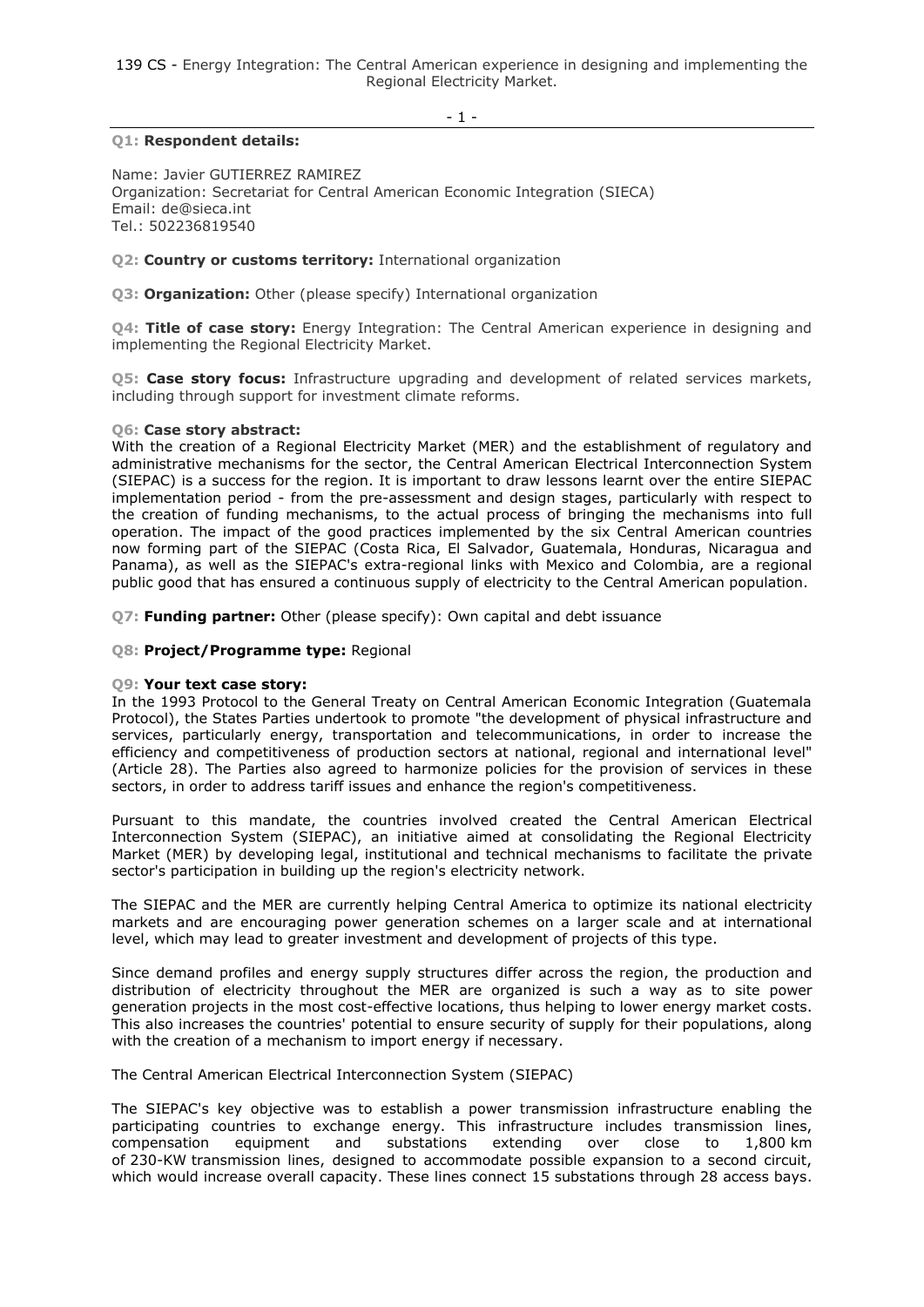$-2 -$ 

Reactive power compensation equipment also had to be upgraded. The construction and initial interconnection process has now led to a secure and reliable energy transport system of up to 300 MW. The anticipated second circuit of transmission lines may even duplicate this capacity.

The initial cost of this infrastructure is estimated at around US\$494 million, a relatively low figure considering that the 1,800-km network affected close to 8,000 landowners in its layout.

## Institutional development

In addition to designing the infrastructure, the Central American countries worked on the institutional framework needed to put it into operation.

The design stage began when the project was conceived in 1987, with a series of feasibility studies conducted between then and 1995. That year, Guatemala, El Salvador, Honduras, Nicaragua, Costa Rica and Panama agreed on an implementation plan and secured support from the Spanish Government and the Inter-American Development Bank (IADB) for the purpose.

The Framework Treaty for the Central American Electricity Market introduced a mechanism enabling the six participating countries to implement the project. The Treaty entered into force on 18 June 1998, with Panama ratifying it on 15 December of that year. At the time, Panama was not yet a member of the Central American Economic Integration Subsystem. Since its accession in 2013, it has been working on achieving full incorporation.

Among other provisions, the Treaty committed the countries to appoint a public body to participate in the grid owner Empresa Propietaria de la Red (EPR), which would be tasked with developing, designing, raising funds for, and maintaining the regional transmission system. The EPR is a private company established in Panama, with responsibility for the above duties.

The following agencies are involved: Guatemala's National Electrification Institute (INDE), El Salvador's Río Lempa Hydroelectric Executive Commission (CEL), Honduras' National Electricity Company (ENEE), Nicaragua's National Electricity Transmission Company (ENATREL), the Costa Rican Electricity Institute (ICE), and Panama's Electricity Transmission Company (ETESA). Extra-regional partners include Spain's Endesa, Colombia's Interconexión Eléctrica, S.A. (ISA), and Mexico's Federal Electricity Commission (CFE).

An initial agreement to finance the SIEPAC was struck in 1997. This provided the basis on which the IADB funded the development of the General Design of the Regional Electricity Market, approved in May 2000. The MER was thus established as a seventh market, superimposed over the six national markets, in which energy operators can exchange energy and conduct international energy transactions. The rules of procedure of the MER were adopted in December 2005 by the Regional Electrical Interconnection Commission (CRIE), which acts as the regulator, and were revised by the Regional Operator (EOR), which is the central operator of the MER.

The CRIE and the EOR are the governing bodies that respectively regulate and operate the MER, with support from the national entities in each of the countries.

#### Impact and operations

Following the entry into operation of the MER, energy input doubled between 2013 and 2014, rising from 688 GWh to 1,445 GWh. In 2015, input represented 1,368 GWh and output 1,358 GWh. Guatemala is the main exporter and El Salvador the leading importer of MER energy.

#### Extra-regional connections

The SIEPAC's main infrastructure is also integrated with neighbouring countries through extra-regional links. The interconnection between Mexico and Guatemala is already fully operational, whilst that between Panama and Colombia is in the design phase.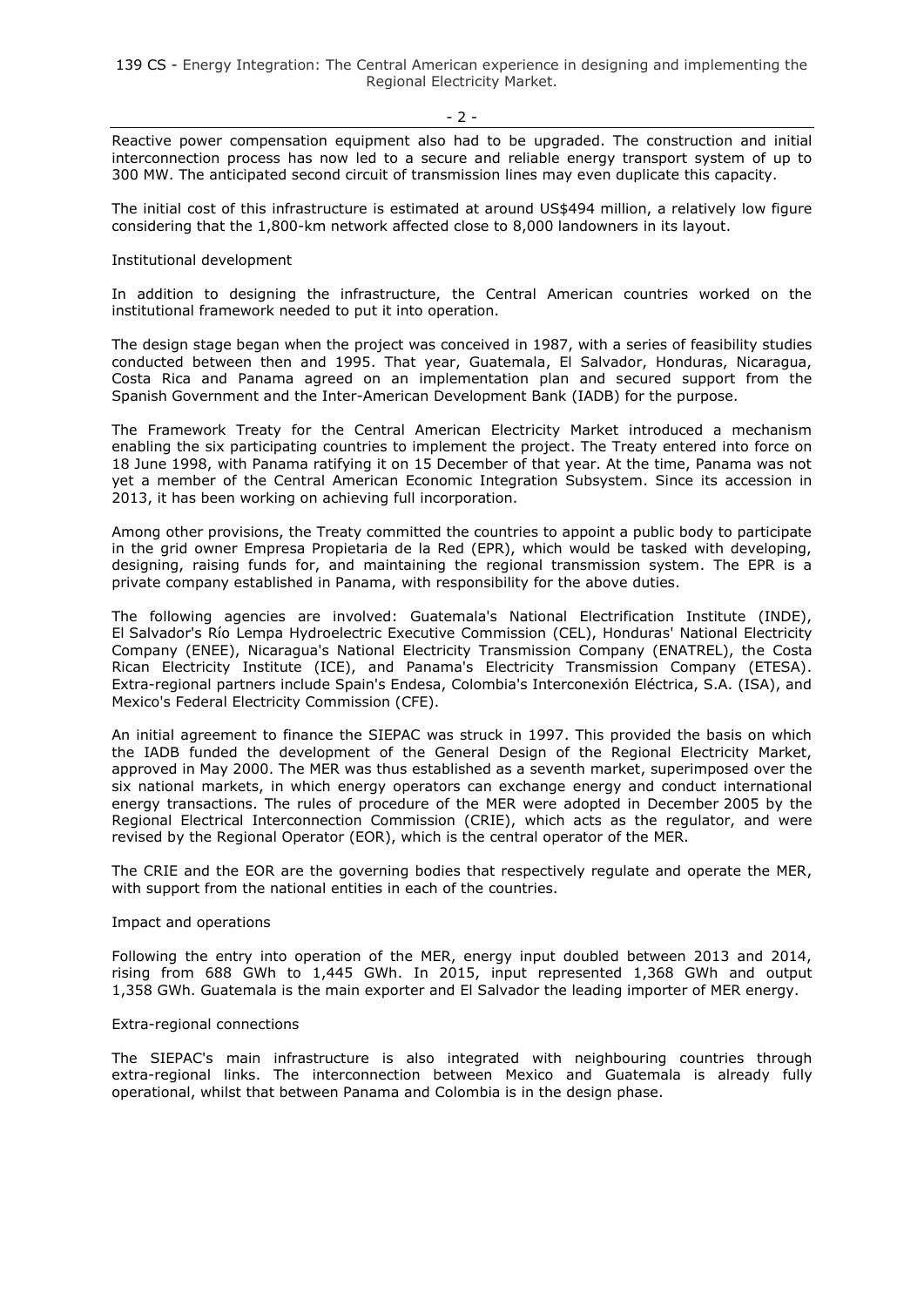139 CS - Energy Integration: The Central American experience in designing and implementing the Regional Electricity Market.

Mexico-Guatemala

The Mexico-Guatemala interconnection project was agreed in 2001 under the Tuxtla Dialogue Mechanism, which brought together the Governments of Mexico, Belize and the SIEPAC participants to discuss avenues of cooperation across the Mesoamerican region.

The extra-regional interconnection aimed to establish a 98.6 km-long transmission line, with a generation capacity of 400 KW, 72% of which was on the Guatemalan side of the border. The structures were also readied for a second circuit, as were the initial SIEPAC towers. This initiative also involved the expansion of two substations in Tapachula, Mexico, and Los Brillantes, Guatemala. The EOR authorized the entry into operation of this phase in February 2010, and regular operations started in April of that year.

#### Panama-Colombia

The Tuxtla Agreement also led to an agreement to implement a 614 km-long interconnection between Panama and Colombia, with a capacity of between 300 and 600 MW. The exchange would require authorizing operators from one country to participate in their counterparts. The current legislation therefore needs to be harmonized, and both countries are engaged in a public consultation process to analyse and discuss the mechanisms that will enable this phase of the project to take place. Completion of the project means that transmission via the MER would extend from Mexico to Colombia.

#### Financing

The electricity grid cost a total of US\$494 million, partly financed by a contribution of US\$58.5 million from all the participating agencies, which each contributed US\$6.5 million.

The IADB was the project's main sponsor, with a contribution of US\$253.5 million. It had initially provided 12 loans for a total of US\$240 million, with additional support provided subsequently to ensure completion of the initial implementation process.

The Central American Bank for Economic Integration (CABEI) approved three credit lines and three amendments which brought its total contribution to US\$109 million. Of these, US\$40 million were a contribution from the European Investment Bank, which CABEI channelled into the region. The Latin American Development Bank (CAF) offered US\$15 million and a liquidity reserve of US\$1.7 million, for a total of US\$16.7 million. The liquidity reserve is a provision contractually required to cover the repayment instalments and interest of one year.

The line, as previously mentioned, is operated by the EPR, in which the countries' energy companies participate as equal partners, together with three extra-regional partners (ISA of Colombia, Endesa of Spain, and CFE of Mexico), each providing a guarantee of US\$40 million over and above the registered capital contribution required to have a stake in the company.

In addition, guarantees from the company's national members helped to secure additional funding in the amount of US\$40.5 million, each shareholder contributing US\$4.5 million. This came from direct credit lines from three of the partners (INDE, CEL and ETESA); credit extensions guaranteed by another three (Endesa, ISA and CFE); and IADB credit transfers backed by the remaining three (ICE, ENEE and ENATREL).

In June 2013, the Regulations of the MER (RMER) and the Supplementary Detailed Procedure came into force. In this new stage, injections into the MER rose from 688 GWh in 2013 to 1,368.4 GWh in 2015. There was a peak in transactions in 2014 because of power shortages in Honduras, Costa Rica and Panama, which were covered by significant purchases from the MER.

An analysis of the economic benefits of participating in the MER, conducted by the CRIE, determined that in 2014 these amounted to US\$271.5 million, 52% of which were due to a reduction in national oil bills and 48% to savings from accessing a more efficient source of power generation. Besides overall savings, the SIEPAC and the MER provide a mechanism to ensure a sustained supply of energy in times of crisis or acute shortage. Soon after their full entry into operation, Panama suffered a major drought, with an ensuing shortage of energy, and the MER was instrumental in coping with the consequences.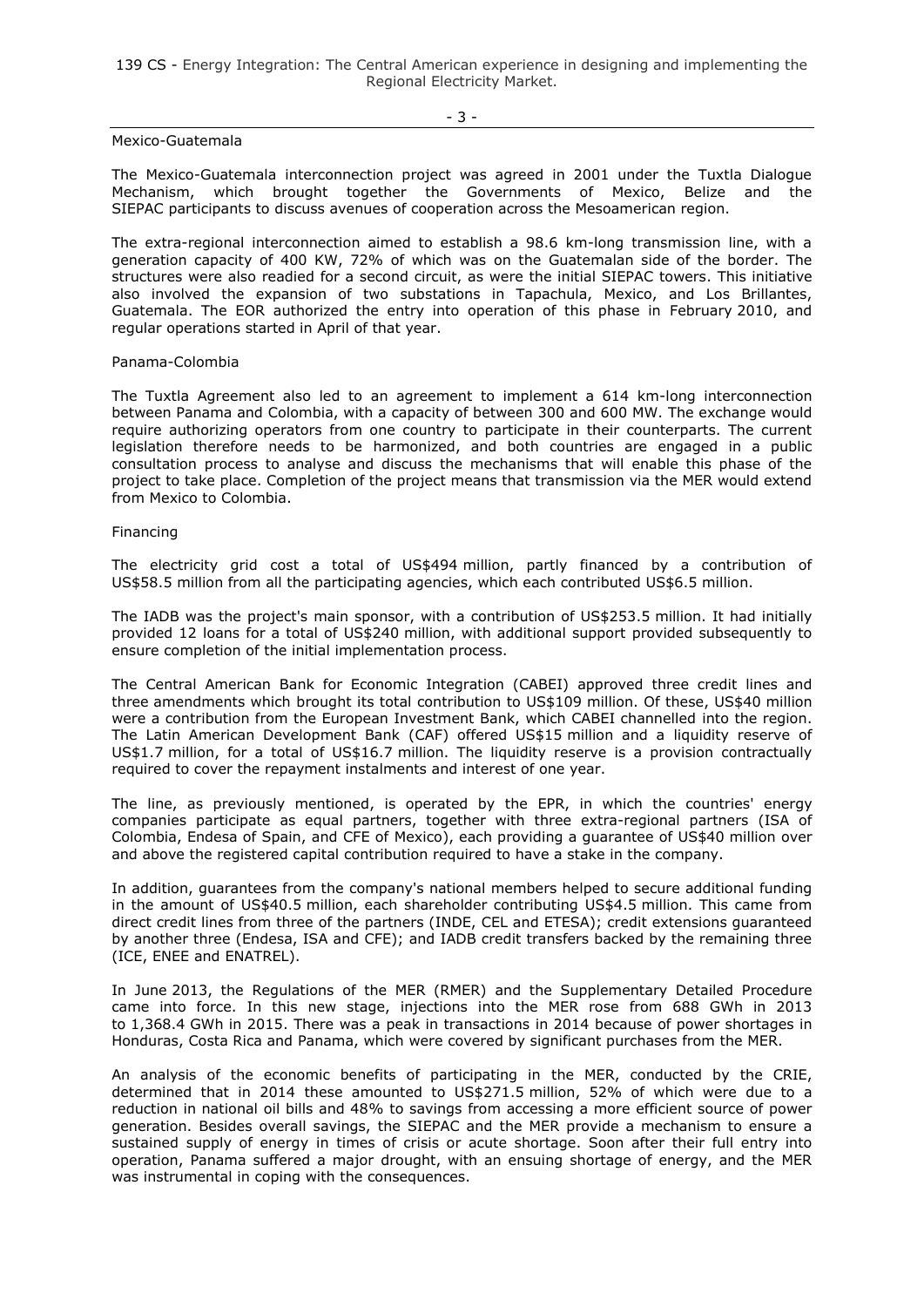139 CS - Energy Integration: The Central American experience in designing and implementing the Regional Electricity Market.

## Opportunities for future growth

The high cost of electricity in Central America remains a major issue. According to the IADB, the wholesale price stands at around US\$150 per MWh compared to US\$50 for other, comparable systems – making it three times as expensive. The SIEPAC and the MER can be strengthened to increase installed infrastructure capacity. This would raise capacity from 300 to 700 MW by the end of the decade but would require between US\$10 and US\$18 billion worth of investment and greater private-sector participation in both investment and the provision of energy services.

Signs of progress and increased political will to build on the SIEPAC's recent achievements came with the announcement by the US-Caribbean-Central American Energy Security Task Force in May 2016 of an agreement to expand the regional market and transmission system, including the initiation of feasibility studies to double the SIEPAC's capacity and explore market integration with Mexico, for which the State Department would seek to provide up to US\$5 million in assistance. This commitment could help set the stage for expansion of the SIEPAC and would foster growth in international trade in energy, which has quadrupled in the region since 2013. Central America and Mexico also announced the establishment of an Interconnection Commission to explore opportunities for expanding and deepening the integration of the electricity market.

# Other power integration opportunities

Increased transmission capacity is one of the various areas in which the SIEPAC offers opportunities for Central America to achieve greater integration and boost its productivity.

This could provide the basis for setting up an integrated energy planning system - although energy-sector regulations have yet to be harmonized between the countries forming part of the system. While Guatemala, El Salvador, Nicaragua and Panama, for example, have relatively competitive power generation sectors, Costa Rica and Honduras supply electricity under a vertically integrated monopoly. By harmonizing their regulations, countries could reduce the barriers to participation in the regional market. Currently, only electricity generators authorized to participate in their countries' wholesale markets can tie into the regional grid, possibly limiting the participation of other sectors – including renewables – in the Central American system. In Costa Rica and Honduras, only the state-owned companies are allowed to participate, whereas in countries where the market is privatized, other energy generators are not expressly prohibited from participating in the SIEPAC, although their connection to the system may be limited by the need for a connection to the national high-voltage grid. Without a simple system that enables new players to connect to the grid, the process will remain lengthy and costly.

Improving the regulatory framework may also facilitate investment and the implementation of renewable energy projects that contribute to the diversification of the regional energy matrix. According to Norton Rose Fulbright data, Central America's overall generation capacity of 12 GW includes a large share of renewables (56%) and a diverse mix of biomass, geothermal, wind and hydro power. Costa Rica, El Salvador, Honduras and Nicaragua have developed geothermal resources, and wind farms in Costa Rica, Honduras and Nicaragua have a capacity of around 350 MW. Panama has 158 MW of wind power capacity. As the region continues to expand its use of renewable energy – a trend that is in the economic, social and environmental interest of Central American countries, a mechanism will be necessary to ensure the accessibility and stability of renewables.

#### **Q10: Lessons learnt:**

Current efforts to strengthen electricity integration in Central America through the SIEPAC and to streamline and standardize regional regulations across the electricity market stand to gain from a best practice identification exercise.

A number of lessons are being learned from the experience as a whole, both from and for the process of greater economic integration of the region.

First, there is the challenge of linking the integration of energy with the other economic integration initiatives in the region, since the regulatory harmonization process, as one of the options for future development of the SIEPAC, calls for the same negotiating and consensus-building procedures as those in which the six countries are engaged in other spheres of regulation at